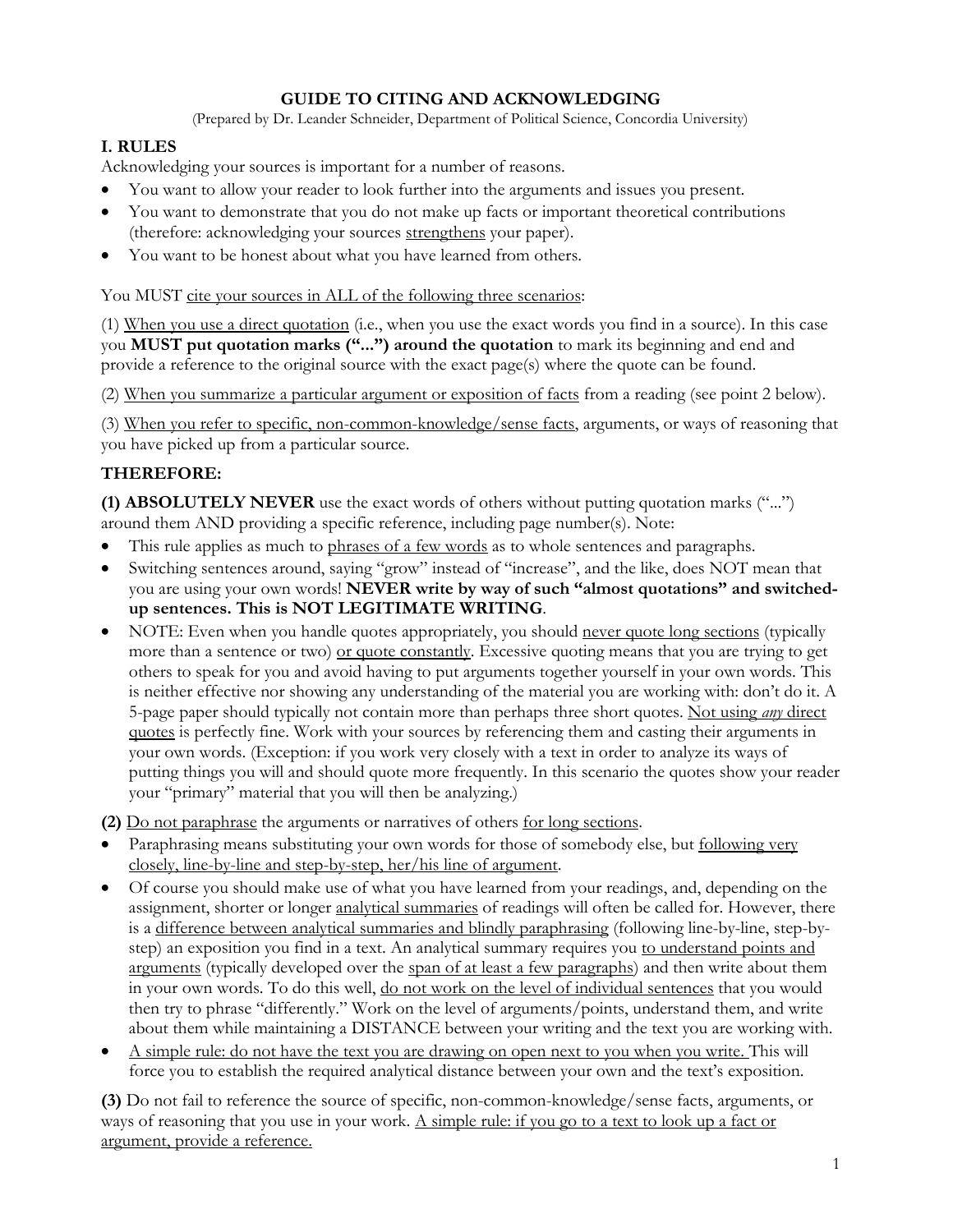# **II. METHOD: HOW TO CITE**

As you can see from the readings you do for your classes, there are different ways of referencing sources. The two main formats are:

# **(1) parenthetical citation** with a list of sources cited at the end of the paper ("**in-text**" or "**author-date**" format);

# **(2) full citation footnote (or endnote) format**.

The most common format in the social sciences is the first, author-date format. It will be acceptable to many of your professors, but ALWAYS check with your professor at the beginning of the semester which format(s) will be acceptable. The sections below explain the basics of both formats.

NOTE: within each format, there are slight variations in style: sometimes you will, for instance, find the place of publication and publisher in brackets, sometimes you will not. Follow the style set out in this handout. It follows the Chicago Manual of Style. For a more detailed summary of this style, click on "author-date" at [http://www.chicagomanualofstyle.org/tools\\_citationguide.html;](http://www.chicagomanualofstyle.org/tools_citationguide.html) you can access the full style guide at<http://library.concordia.ca/help/howto/citations.html> where you can also find other styles explained.

While you must pay attention to stylistic details and consistently use one style throughout a paper, the most essential point to take away from this guide is that you **MUST make sure that your references fulfill their basic purpose: this is to allow your reader to trace your sources**. Specifically, you therefore must watch out for the **following essentials**:

- When you indicate the source of a direct quotation, there must be a <u>specific page number</u> that allows your reader to trace the quotation.
- You must make clear who the author of the text you reference is (watch out for this when you reference a chapter from a book edited by somebody other than the author of the chapter you cite: always cite the author of the chapter).
- The most important information to ensure that your source is traceable is (see below for examples): (1) in the case of a book: the author(s), year of publication, title, place of publication and publisher;
	- (2) in the case of a journal article: the author(s), year of publication, title of the article, title and volume of the journal that the article can be found in, page range of the article;
	- (3) in the case of a chapter in an edited book, i.e., a collection of chapters with different authors (where the book may therefore be edited by somebody other than the author of the chapter you refer to): author(s) of the chapter, title of the chapter, title of the book, editor(s) of the book, page range of the chapter, date of publication, place of publication and publisher.
- It must be clear what kind of publication we are dealing with (article, book, chapter in a book). Certain stylistic conventions are useful to make this clear. The most important stylistic convention is that book and journal titles are italicized (in some other styles: underlined), but chapter and article titles are put in quotation marks.

## **1. FORMAT I: PARENTHETICAL CITATION WITH A LIST OF FULL REFERENCES**

# **1.1. HOW TO REFERENCE DIRECT QUOTATIONS**

# **WHAT HAPPENS IN THE TEXT**

Always put quotation marks around the quotation. Reference the author, date, and specific page number(s) where the quote can be found in a bracket immediately following the quotation.

There is an argument that "African democracy is unique in that it reflects the socio-cultural realities of Africa" (Ake 1993, 242).

NOTE: when using quotations, if you change ANYTHING from the original text you must indicate this (this also means you need to quote PRECISELY). This issue arises in two common scenarios: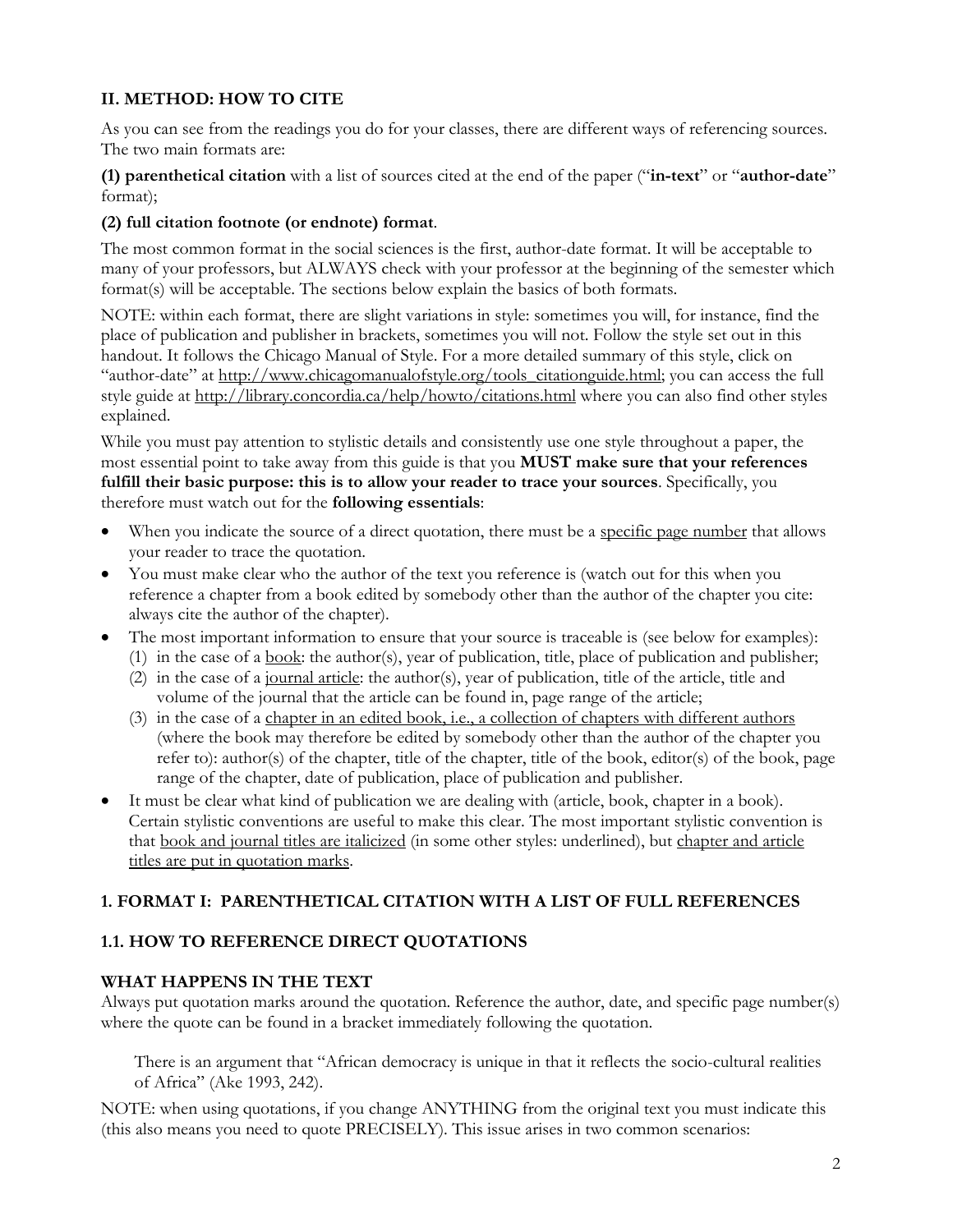- You want to leave out a few words from the middle of the quote. This requires that you indicate that you left out something. You do this by inserting a square bracket with three dots where you cut. (Example: The author says that "in many other countries […] things are different.")
- You insert a quote in the middle of your sentence, but to make your sentence grammatical, you have to change something in the quote, for instance the verb tense or a personal pronoun. You indicate this by putting what you change in square brackets. (Example: According to the Guide to Citing, if I change something in a quote I have to "indicate this by putting what [I] change in square brackets.")

# **WHAT HAPPENS IN THE LIST OF SOURCES CITED AT THE END OF THE TEXT**

In-text citations go with a list of all sources cited, giving the full citation, at the end of your paper (entitle this list "References" or "Sources Cited"). Sources are listed in alphabetical order by the last name of the author. There are different formats for the full citation in the reference section depending on the type of source you cite. Follow the below examples (pay attention to sequence and formatting, such as quotation marks, italicization, capitalization, and punctuation; note: journal titles and book titles are italicized, but article and chapter titles are in quotation marks).

#### **Journal article:**

Ake, Claude. 1993. "The Unique Case of African Democracy." *International Affairs* 69: 239-244.

#### **Book:**

Schaffer, Frederic. 1998. *Democracy in Translation: Understanding Politics in an Unfamiliar Culture.* Ithaca: Cornell University Press.

**Chapter in a book:** if the book's editor(s) is (are) not the same as the chapter's author(s), reference the *chapter's* (not the book's) author in the text. The full citation at the end of the text takes the following format:

Brady, Henry. 2004. "Data-Set Observations versus Causal Process Observations: The 2000 U.S. Presidential Election." In *Rethinking Social Inquiry: Diverse Tools, Shared Standards*, edited by Henry Brady and David Collier, 267-271. Lanham: Rowman & Littlefield Publishers.

## **1.2. HOW TO REFERENCE SOURCES WHEN YOU DO NOT USE A DIRECT QUOTATION**

## **WHAT HAPPENS IN THE TEXT**

Follow the same format as for direct quotations, except that a specific page number may be omitted if you refer to a text in very general terms; note, though, that when you reference a specific argument, such as in the last example below, you must again reference specific pages. (NOTE: in all of the below examples, references always point to the author and the year; this allows your reader to go to your list of references at the end of your text and find the source.)

One could also make an argument that stresses the uniqueness of African democracy (Ake 1993).

Ake (1993) argues that African democracy is unique.

In making the argument that African democracy is unique, Claude Ake (1993, 242) points to the special socio-cultural conditions prevailing on the continent.

## **WHAT HAPPENS AT THE END OF THE TEXT**

A list of references at the end of your paper is necessary, and it takes the same format as outlined under 1.1.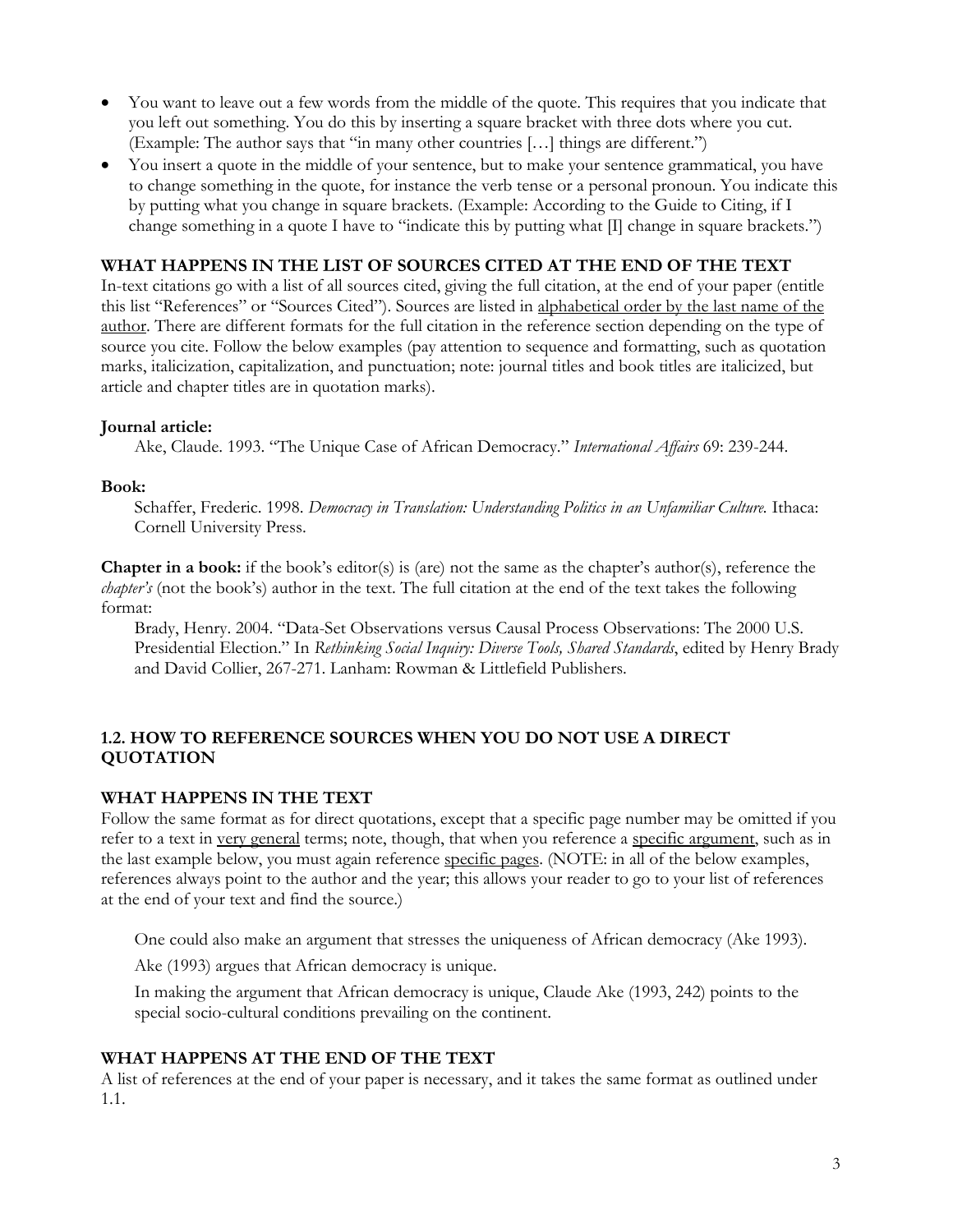# **SOME SPECIAL CASES**

- When you refer to an author by name in your text, you do not have to repeat it in your parenthetical citation. Place the bracket with the date and, if applicable, page(s) directly behind the author's name (see the last two examples under 1.2.).
- If you work with <u>two or more texts by the same author and they have the same year of publication</u>, you must distinguish between these texts in your parenthetical citation. You do so by adding letters (a, b, c, etc.) behind the date of publication. So one text will be Smith (2009a) and the next will be Smith (2009b). Make sure that what you do in your text matches what you do in your list of sources, i.e., identify Smith (2009a) as such in your list of references. In your list, Smith (2009a) goes before Smith (2009b).
- References to web-sources are difficult to handle because it is often impossible to identify an author or a publication date. TRY to get as close as possible to providing all the information that is typically needed to make a source traceable (see above). If you cannot identify an author, you may often be able to identify an institution on whose site the text you want to cite appears: use the name of the institution. Instead of place of publication and the publisher, cite the full URL (the information that appears in your browser). Because things on the net change all the time, provide the date when you last accessed the text you refer to, unless it is clear when it was last updated or modified.

Your parenthetical citation might read:

President Obama recently went public with his objections (BBC, 2010).

Your full citation in your reference list at the end of your paper might read:

BBC. 2010. "US President Obama condemns plans to burn the Koran." Updated September 9. http://www.bbc.co.uk/news/world-us-canada-11243711.

Assuming that an update date is not provided, the reference would read:

BBC. 2010. "US President Obama condemns plans to burn the Koran." Accessed September 9, 2010. http://www.bbc.co.uk/news/world-us-canada-11243711.

Often, it is useful to simply identify web-sources more closely in your text, especially if your parenthetical citation would not do a good job in this regard; this might read:

Under the headline "US President Obama condemns plans to burn the Koran," the BBC reported on September 9, 2010, that the President had gone public with his objections.

## **2. FORMAT 2: FULL CITATION IN FOOTNOTES OR ENDNOTES**

This format is often preferred in the humanities (e.g. history). It can also be more elegant if you are working with many non-standard sources (e.g. archival documents, newspapers, web-sources). With this format, you insert a footnote or endnote into your text where the author-date bracket would appear if you used parenthetical style. In your footnote or endnote, you make the source fully traceable by providing all the information that you would supply in the reference section of a paper for which you use parenthetical citations (as explained above). A few special issues that arise with this format:

- You might have to indicate specific page numbers (if you give a source for a quotation or if you want to reference a particular page). In such cases, the information you provide in your footnote is a little different from what you would provide in a list of sources: it gives specific page numbers for the quote, not a range of pages for the entire article or chapter in an edited volume.
- Where does the superscript number indicating a note go in the text? With direct quotations, right AFTER the closing quotation mark. In most other cases, at the end of the sentence, AFTER the period. If what you say in part of a sentence requires a reference, and you then move on to say